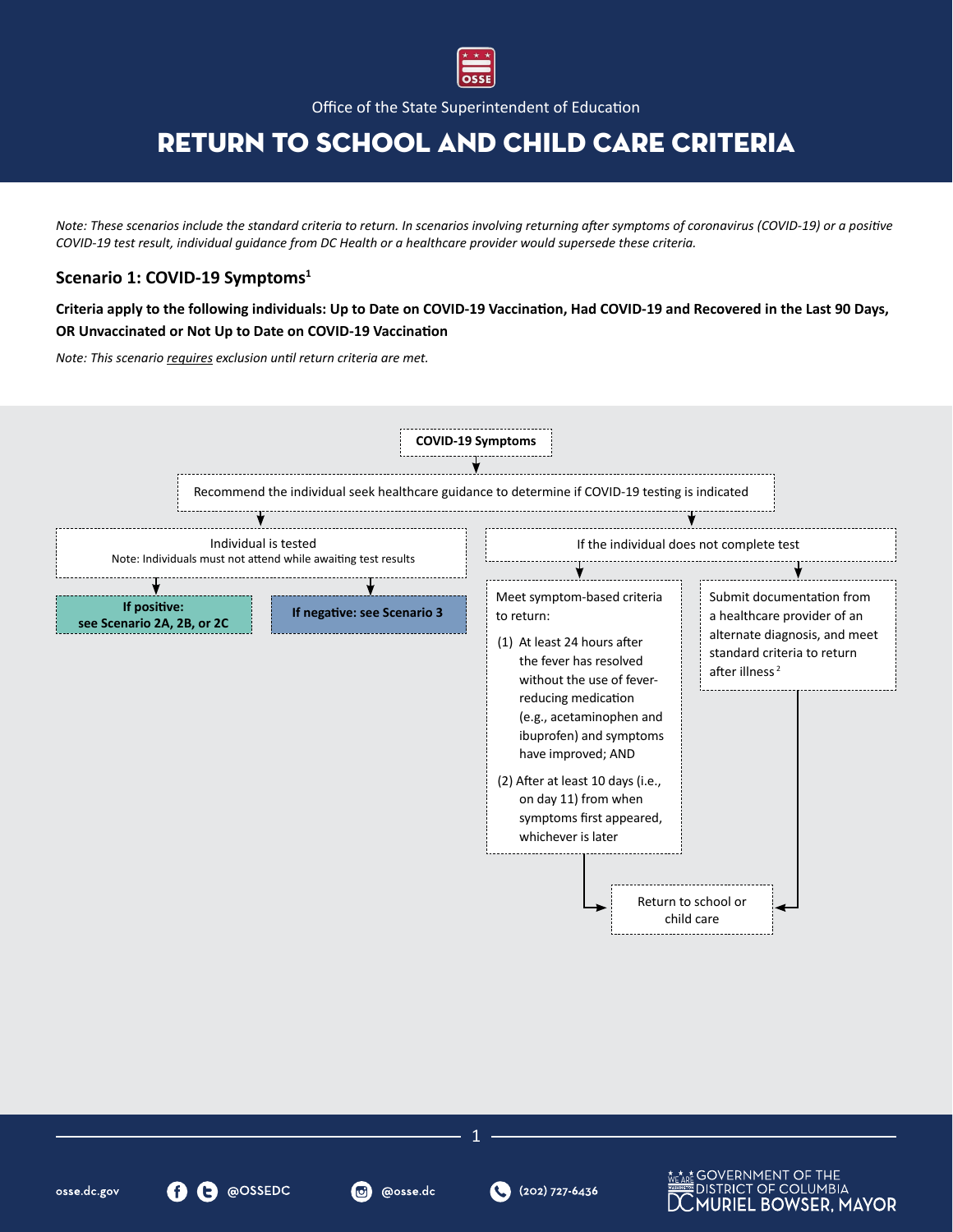### **Scenario 2A: Positive COVID-19 Test Result (Antigen or NAAT)3 with Mild to Moderate COVID-19 with Symptoms**

**Criteria apply to the following individuals: Up to Date on COVID-19 Vaccination, Had COVID-19 and Recovered in the Last 90 Days, OR Unvaccinated or Not Up to Date on COVID-19 Vaccination**

*Note: This scenario requires exclusion until return criteria are met.*



### **Scenario 2B: Positive COVID-19 Test Result (Antigen or NAAT) with Severe or Critical COVID-19 Illness OR Positive COVID-19 Test Result (Antigen or NAAT) and Individual is Immunocompromised**

**Criteria apply to the following individuals: Up to Date on COVID-19 Vaccination, Had COVID-19 and Recovered in the Last 90 Days, OR Unvaccinated or Not Up to Date on COVID-19 Vaccination**

*Note: This scenario requires exclusion until return criteria are met.* 

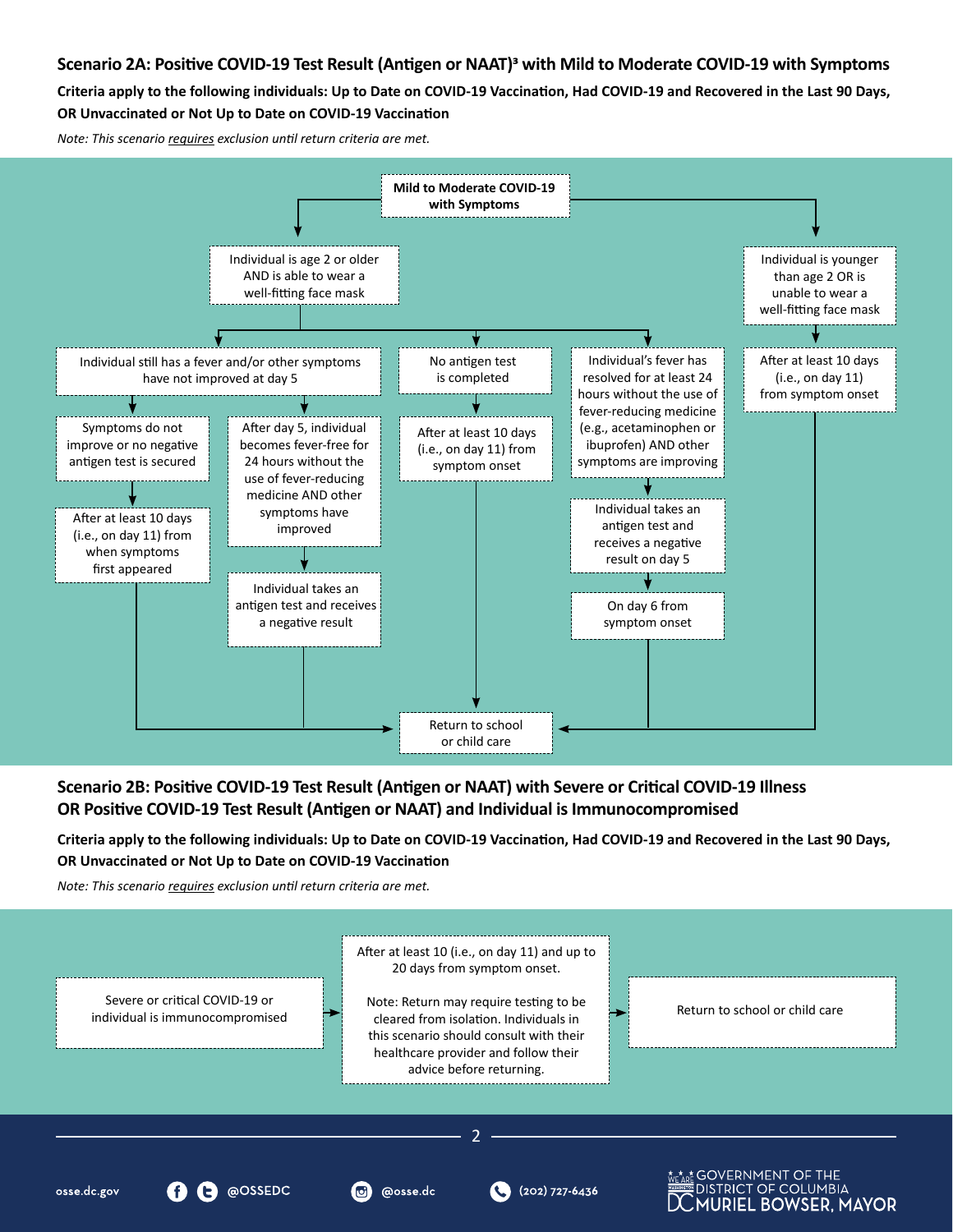### **Scenario 2C: Positive COVID-19 Test Result (Antigen or NAAT) without Any Symptoms (Asymptomatic Infection)**

**Criteria apply to the following individuals: Up to Date on COVID-19 Vaccination, Had COVID-19 and Recovered in the Last 90 Days, OR Unvaccinated or Not Up to Date on COVID-19 Vaccination**

*Note: This scenario requires exclusion until return criteria are met.* 



### **Scenario 3: Negative COVID-19 Test Result After Symptoms of COVID-19**

**Criteria apply to the following individuals: Up to Date on COVID-19 Vaccination, Had COVID-19 and Recovered in the Last 90 Days, OR Unvaccinated or Not Up to Date on COVID-19 Vaccination** 

*Note: It is recommended to confirm a negative antigen test with an NAAT.*

@OSSEDC



## **Scenario 4: Written or Verbal Documentation from Healthcare Provider of Alternate Diagnosis After Symptoms of COVID-19**

**Criteria apply to the following individuals: Up to Date on COVID-19 Vaccination, Had COVID-19 and Recovered in the Last 90 Days, OR Unvaccinated or Not Up to Date on COVID-19 Vaccination**



3

@osse.dc

(202) 727-6436

**Mot GOVERNMENT OF THE** 

DISTRICT OF COLUMBIA

**MURIEL BOWSER, MAYOR** 

osse.dc.gov